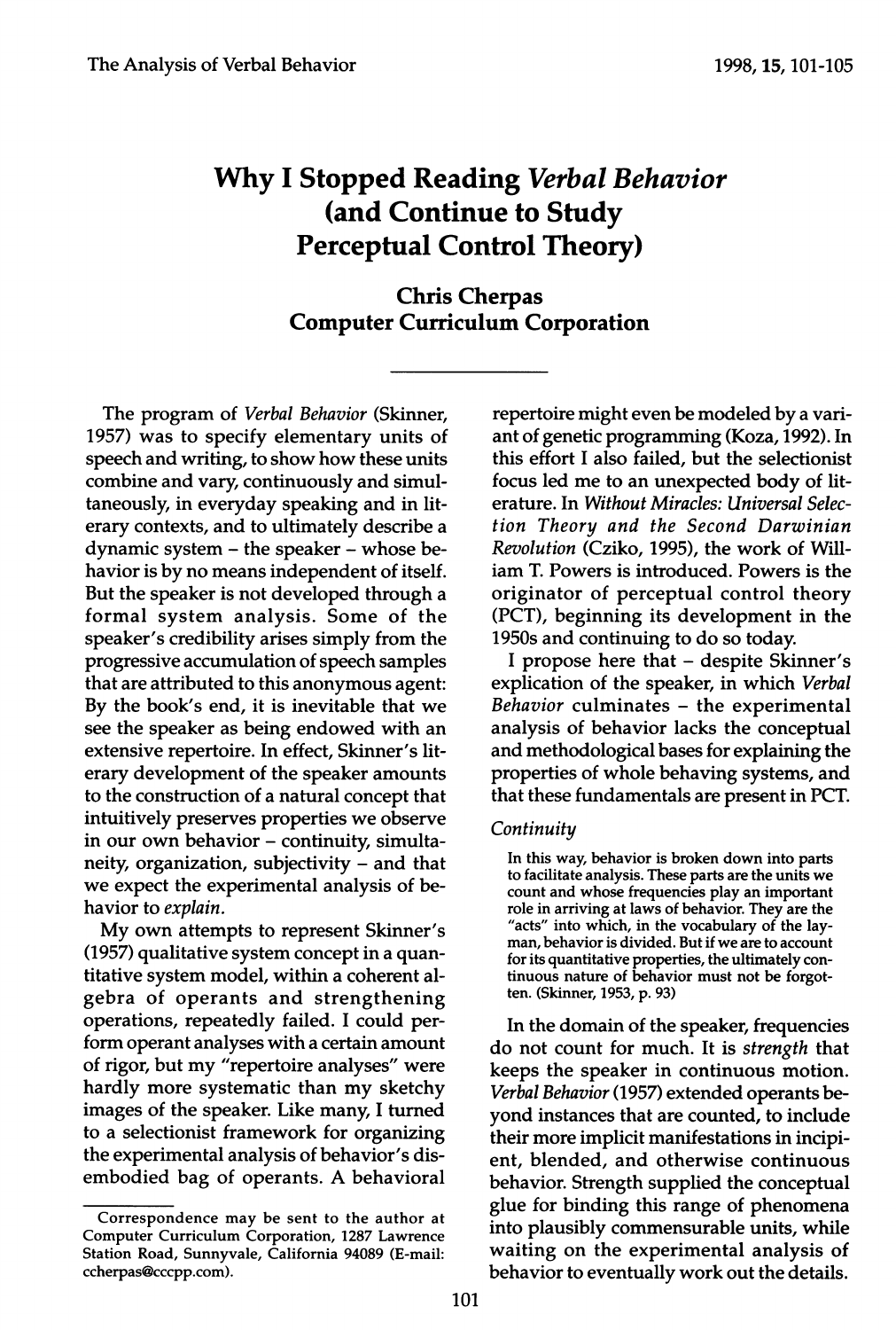Unfortunately, the sticky stuff steeped the experimental analysis of behavior in a quagmire - starting with the decomposition of response rate into interresponse time distributions - in which properties used to define an operant were perpetually confounded with those used to measure its strength. Although strength appears some 616 times in Verbal Behavior (Cherpas, 1993), it is not even listed in the index of Contingencies of Reinforcement: A Theoretical Analysis (Skinner, 1969). Strength had to be dropped, and continuity was not far behind.

In lieu of a more principled commitment to preserving continuity, the experimental analysis of behavior accepted the quasiempirical terms, stimulus (S) and response (R), into its core ontology, and the counting of instances into its methodology, almost by default. Although the "act" of the layperson promotes behavior as a discrete endpoint in a causal chain, S-R psychology's "response" introduced even more discontinuity, because it implies a discrete antecedent as well. The experimental analysis of behavior sliced the unit into thirds, by adding a consequence. It was almost as simple as A-B-C, but accepting such cheaply purchased units would only postpone the difficult problem of accounting for continuity. Compare clicking on your computer's mouse button with moving the mouse-controlled pointer around on the screen, and consider that the experimental analysis of behavior has rarely given its rats anything but mouse buttons.

Instead of parsing behavior into instances of stimuli and responses, a science of behavior may commit, at the outset, to formulating the action of a behaving system, as well as its ongoing consequences, as continuously varying quantities. If anything is to be likened to an endpoint in a view that does not forget continuity, it is the value of a continuous variable that leaves the amount of action of a system invariant. This is the way of PCT.

## Simultaneity

The most interesting parts of Verbal Behavior (1957) are about multiple causation, in which several variables operate simultaneously. Perhaps concurrence is a less metaphysically loaded term, but a search through the experimental analysis of behavior's huge literature on concurrence yields such a remote view of behavior that one cannot help but sense that we have left the life sciences and arrived in a course on business accounting. Now that the cumulative recorder has acquired museum status, students of the experimental analysis of behavior may speculate endlessly on causal interpretations of graphs that show the average rate of lever pressing (the dependent variable) as a function of the average rate of some consequences (the independent variable). Although the experimental analysis of behavior's routine comparisons of steady states, separated by what seem near lifetimes (in rat terms), are regarded as representing a conscientious, first-things-first methodology from which we may eventually understand the real-time interaction of multiple values of multiple variables, the practice provides a convenient hideout from which the conceptualization of simultaneity, like continuity, may be indefinitely postponed.

Reversing the coordinates of the behaviorconsequence graph reveals the feedback function, which might raise awareness that causality in living systems need not be conceived as a one-way independentdependent variable path leading from environment to organism, were it not for viewing the feedback loop from a virtual distance of 30,000 feet. The speaker brings simultaneity back down to Earth. Continuous, simultaneous feedback loops are essential for speech: A speaker cannot speak effectively without hearing what he or she is saying. In an important sense, all behavior requires at least one "listener" - the behaver - but, as Vaughan and Michael (1982) show, the "automatic" consequences in behavior are typically ignored. All the overlooked microlevel adjustments that enable rats to press levers must be sensed as consequences (automatically), while feedback loops at higher levels of temporal integration simultaneously generate their own consequences, including the occasional appearances of lab chow. If one regards isolated independent-dependent variable mappings as methodological artifacts and the loop as fundamental, a different science of behavior comes into view - one that reveals the experimental analysis of behavior's functional analyses to be, at best, synecdochic.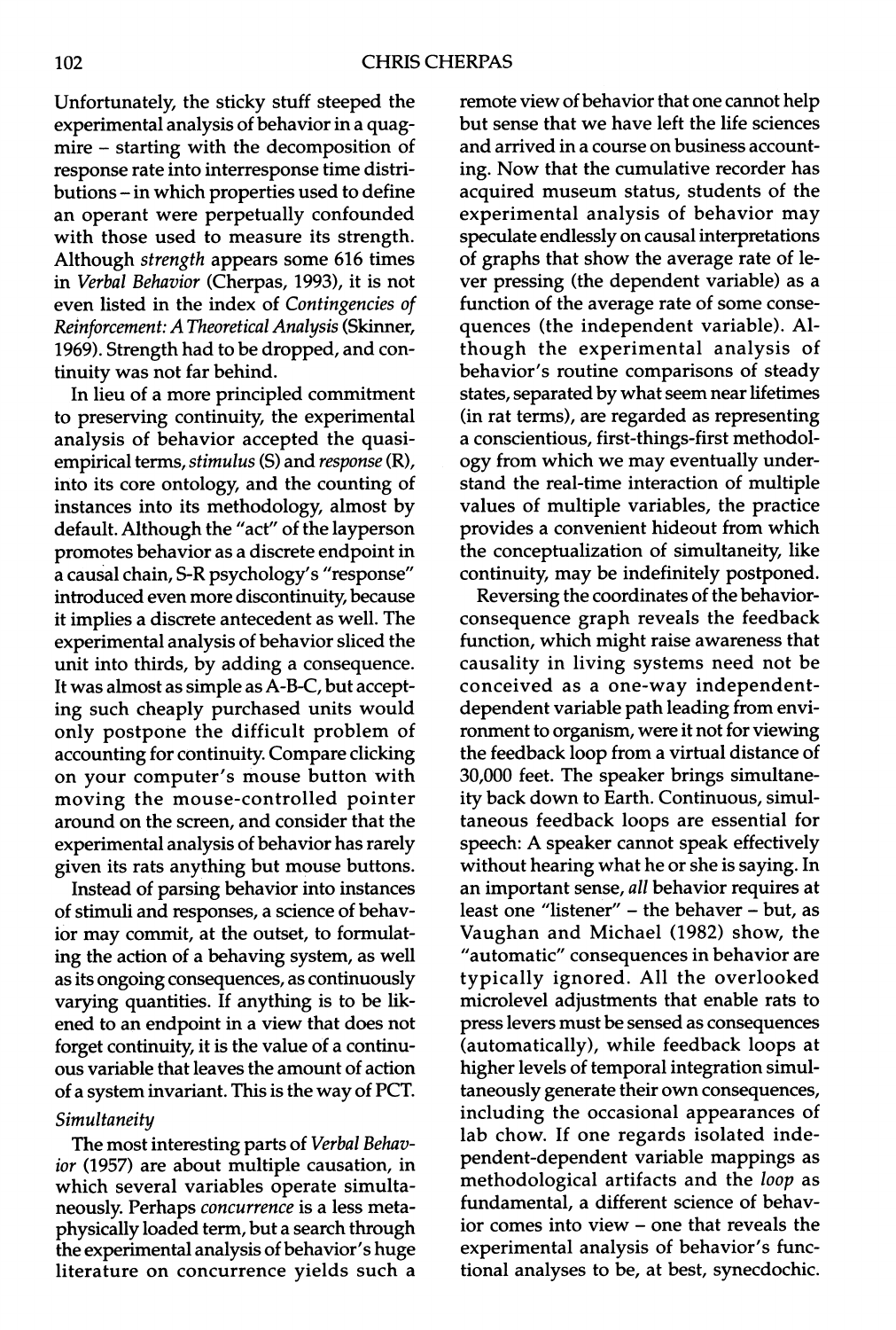What must be resisted is the compulsion to seek a causal chain, a sequence of steps, around each cycle; such is the legacy of S-R determinism. The rat raises its paw to the lever as it senses the transition in a configuration of tendon stretchings. The speaker hears and feels utterances as they are spoken. The simultaneity of continuous action and consequence has been given some obligatory nods in the experimental analysis of behavior, but has not been regarded as fundamental enough to counteract the self-evident dictum that "the environment controls behavior." Behavior conceptualized without that assumption appears downright impractical - perhaps the esoteric object of Kantorian contemplation. But in PCT, experimentally verifiable laws can be expressed in simultaneous equations that hold for whole, continuous feedback loops. When the physics involved may undo simultaneity in extreme cases, PCT uses equations that converge to simpler simultaneous forms.

### Organization

The unit of analysis in PCT is the control system. The experimental analysis of behavior adopted the term control to generally describe the environment's influence in behavior, but control has a specific meaning in PCT. The feedback loops alluded to above are negative feedback control loops. Negative feedback keeps a controlled quantity at a particular value. What we hear while speaking is usually well controlled. As disturbances in a variable environment influence such input, the control system's output changes accordingly, so that the disturbances are effectively opposed. The volume of our speech increases, for example, when what we hear is disturbed by the sounds of a passing train. PCT's experimental test for a controlled variable involves exactly this: applying disturbances that would be unopposed if control were not operating.

Control systems are the building blocks (like the experimental analysis of behavior's operants) that combine to account for the repertoire of the whole behaving organism. A hierarchy of control systems makes dimensionality and integration in that repertoire explicit and testable. Conventional hierarchies of behavior eventually "homunculize" the output of the higher order units into commands for actions at lower levels. In PCT, all control is the control of inputs, of consequences. Outputs know nothing of "actions." Outputs are simply error signals that eventually propagate down to the systems controlling perceived intensities, where variations in muscle tensions produce the only obvious, public consequences. There is no master control center to keep order in the ranks: Each level of relative temporal integration simply "sees" an eternal, continuous present.

Control systems further up the hierarchy resolve their errors through the action (not actions) of varying combinations of lower level systems. When <sup>a</sup> listener disagrees, we may engage an entirely different argument to make our point, although speaking more loudly may be the first resort. Failing that kind of resolution, the rising level of what may be considered here (to simplify) "net system error" is matched by an increasing rate in a random process of reorganization; as random modifications in the repertoire reduce such intrinsic error, the rate of reorganization decreases. If reorganization goes far enough, we may even reverse our most entrenched positions, for example, from the experimental analysis of behavior to the PCT view. Finally, control is never complete, so that, on the whole, the system is always operating with a mix of controlled and uncontrolled inputs.

What, then, of the apparent value-assigning functions of the experimental analysis of behavior's establishing operations (EOs) and their variants (Michael, 1982, 1993)? Although <sup>I</sup> hesitate to offer statements implying that the experimental analysis of behavior and PCT can be translated into one another, consider the following. For the experimental analysis of behavior, what is valuable is analogous to the value of a quantity that a control system's input will approach, and, when sustained, leaves the action of the system invariant. Even the smallest adjustments made by our leverpressing rat involve eliminating differences between the values of a multitude of sensed inputs and the corresponding values toward which control converges. Now, assuming EOs and automatic consequences apply to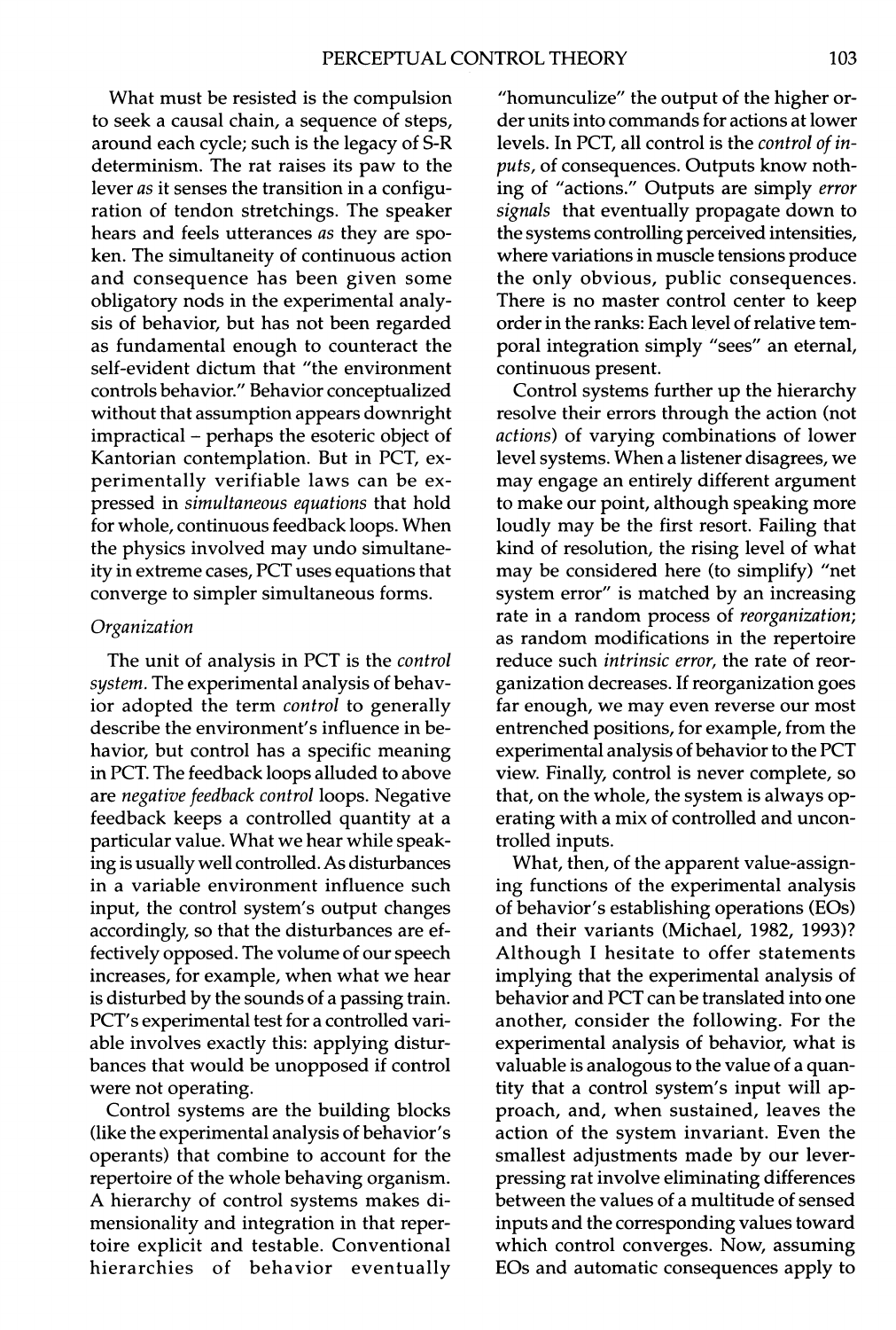all behavior at all levels of the hierarchy, think of the outputs, the error signals, of higher level control systems as establishing the values of the consequences produced by lower level control systems. The top level must always get its values from the reorganization process - in the developing infant, for whom the top level is still only <sup>a</sup> few layers removed from raw intensities, as well as in the mature organism, whose repertoire inevitably reaches a limit in terms of the complexity of controllable inputs for which feasible reference values could have evolved and stabilized.

A rat's hierarchically adjusted lever pressing is paralleled in the speaker's selfstrengthening and secondary verbal behavior, but Skinner treats these as special, not systemic, relations. Rather than looking for organization in a taxonomy of supposedly causal environmental arrangements, PCT starts with the principle of negative feedback control and develops a theory around how an organism would be organized to achieve it in virtually all behavior. Thus, life itself is defined by control, even on the most basic, chemical level. Natural selection provides a minimal, necessary context for considering organic evolution, whereas PCT explores the role of negative feedback control, from the first molecules that were so organized as to slow their own dissolution in the substrate, onward.

### Subjectivity

The irony of it is that, while Boring must confine himself to an account of my external behavior, <sup>I</sup> am still interested in what might be called Boring-from-within. (Skinner, 1972, p. 384)

For PCT, there is an asymmetry of control, and it is not the usual one assumed by the experimental analysis of behavior in which the environment controls behavior. An organism has renewable energy resources, such that the energy expended in opposing environmental disturbances is replenished at a rate that sustains the control of inputs. In the evolutionary dawn, the earliest molecular control systems lacked the robust meta-stability of evolved organisms; they dissipated and reformed at the whim of environmental changes. Recently evolved organisms have resources for maintaining

high levels of gain in their outputs, making control so rapid and complete across a range of disturbances that evidence of any action is practically invisible. Paradoxically, the asymmetry of control contributes to the illusion that an organism is a reactive system - it appears to be doing nothing until goaded by a sudden disturbance - but it is the physical, nonliving forces in the environments of organisms that are truly reactive.

Physics has its version of subjectivity: relativity. In PCT, the relationship between what is subjective and what is objective is, generally speaking, that between higher level and lower level control systems, respectively. Without venturing down to the lowest levels of control, the experimental analysis of behavior has perpetuated the illusion that the first data of a science of behavior consist of responses that are detectable as discrete events, as are the stimuli that "evoke" them. Once negative feedback control of input is assumed as the organizing principle, responses are viewed as events that we obviously can perceive and record, but they have no fundamental ontological status, either for us or the rat. An event is <sup>a</sup> perception controlled somewhere midway up PCT's hierarchy.

Whatever behavior is, it is not simply selfevident, as implied by the term behaviorism. What we see at the surface of a behaving organism can be studied scientifically as a side effect of the negative feedback control of inputs. The test for controlled variables allows us to model what control systems are operating within the organism at all hierarchical levels. A simpler approach, which can coherently scale up to account for the whole behaving system (including the speaker) may not be feasible. Two acknowledged contributors to the experimental analysis of behavior, William Baum and Hayne Reese, reviewed an article by Powers in Science in 1973; all are reprinted in Powers (1989). Perhaps you will take a longer, deeper look at PCT than these reviewers did. The primary source for PCT is Powers' Behavior: The Control of Perception (1973), but the first step is to go to the World Wide Web on your computer and point your web browser to http://www.ed.uiuc.edu/csg/. By all means, run the "demo" simulation